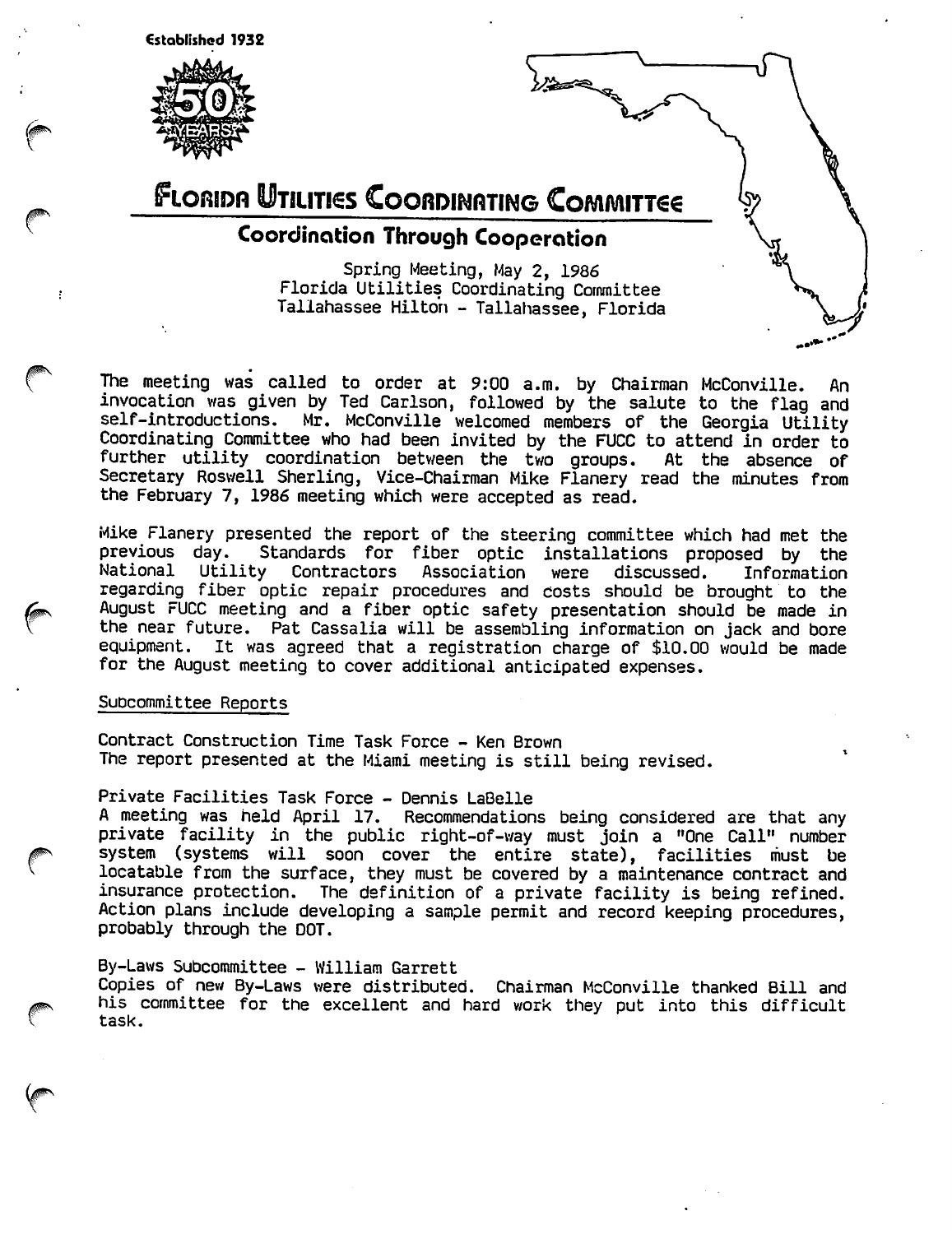Florida Utilities Coordinating Committee - Minutes May 2, 1986 Page 2

Seminar Subcommittee - Jim Dunning Outlined plans for the FUCC/IRWA Chapter 26 Joint Meeting.

^ Green Book Advisory Committee - Ted Carlson Dave Bullard of the FOOT will call another meeting and needs additional time to compare the current draft with ASHTO Specifications.

Utility Accommodations Guide - Ted Carlson

The Committee has met regularly each month. External influences have caused problems with the "attachment to structures" section; hopefully final report will be ready for August meeting. Revising of jacking and boring supplement problems with the "attachment to structures" section; hoperully final report<br>will be ready for August meeting. Revising of jacking and boring supplement<br>is responsibility of Chet Grimsley of the FDOT as well as re-write of remainder of the guide. Ted asked that requested changes to the Utility Accommodations Guide be given to him in writing, referencing the page, section, paragraphs and suggested wording.

## Interest Group Reports

Power Group - Eduardo Garcia Twenty-one in attendance from 9 utilities. All items brought up at the meeting have previously been discussed at this meeting.

#### FDGT Group - John Gardner

, John is the new FDGT representative to the FUCC. The group discussed expediting contract handling within the DGT, tree trimming and cutting underbrush.

# Underground Group - Pat Cassalia

A number of items were discussed including jacking and boring procedures and equipment, and discussion with representatives from the Georgia meeting<br>regarding utility coordination in Florida and Georgia. Dick McConville regarding utility coordination in Florida and Georgia. thanked Pat and the Tampa Utility Group for hosting a hospitality room on Thursday night.

### Telephone Group - Tom Duggar

Twenty-four were in attendance. Met jointly with "One Number" call system.<br>Discussed the Utility Process Task Force. A presentation on pole<br>identification systems was given and recommended standards for fiber ontic identification systems was given and recommended standards for fiber optic cable installations were also discussed.

County/Municipality Group - Chairman McConville stated the group will be rescheduled to meet in St. Augustine in August.

John Gardner introduced Louis Songer, FDDT, Deputy State Construction Engineer for Gperations. Lou spoke on construction contract claims — attitude towards them, what they are, their causes, who they effect and how to avoid them. There are many more claims being filed as a result of many causes and it is imperative we prepare early to avoid them.

Dick McConville introduced Bill Ball and Jim Ansley from the FAA Gffice of Planning and Programs, who provided a very interesting program on the Federal Aviation Agency's Aircraft Control System located Presentation concentrated on how diggings and o bher damage to the Jacksonville. communication system can endanger lives and property hundreds of miles away.